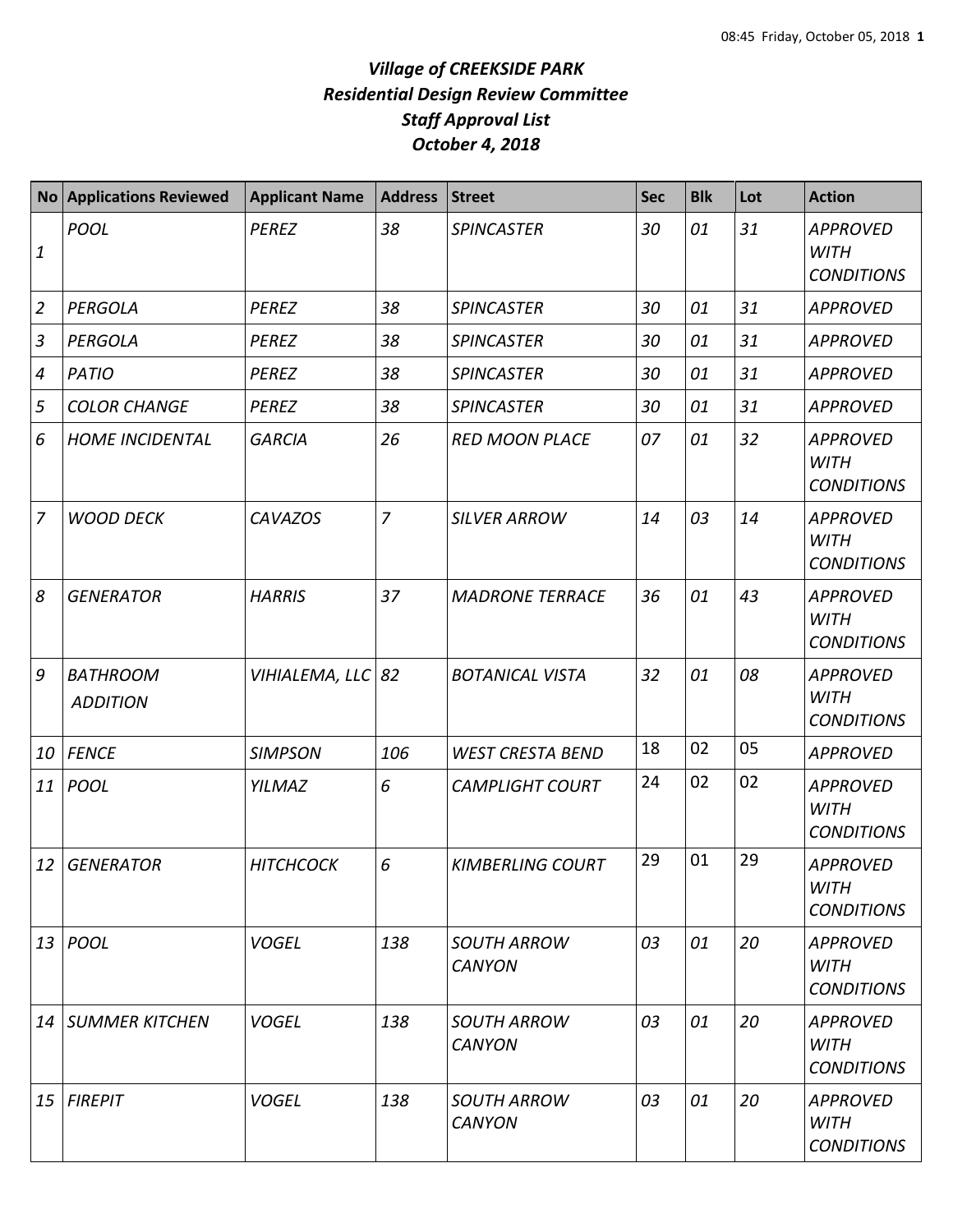## *Village of CREEKSIDE PARK Residential Design Review Committee Staff Approval List October 4, 2018*

| <b>No</b>       | <b>Applications Reviewed</b> | <b>Applicant Name</b> | <b>Address</b> | <b>Street</b>                            | <b>Sec</b> | <b>Blk</b> | Lot | <b>Action</b>                                       |
|-----------------|------------------------------|-----------------------|----------------|------------------------------------------|------------|------------|-----|-----------------------------------------------------|
| 16              | PERGOLA                      | <b>VOGEL</b>          | 138            | <b>SOUTH ARROW</b><br><b>CANYON</b>      | 03         | 01         | 20  | <b>APPROVED</b><br><b>WITH</b><br><b>CONDITIONS</b> |
| 17              | <b>TREE REMOVAL</b>          | <b>SNEED</b>          | 255            | <b>NEW HARMONY TRAIL</b>                 | 14         | 05         | 04  | <b>APPROVED</b>                                     |
| 18              | <b>TREE REMOVAL</b>          | <b>RIETVELD</b>       | 46             | <b>NORTH MARSHSIDE</b>                   | 21         | 02         | 42  | <b>APPROVED</b>                                     |
| 19              | PERGOLA                      | <b>CAZARES</b>        | 70             | <b>BIRCH CANOE</b>                       | 20         | 02         | 01  | <b>APPROVED</b>                                     |
| 20              | <b>TREE REMOVAL</b>          | <b>TORRES</b>         | 62             | <b>TWIN PONDS</b>                        | 10         | 02         | 01  | <b>APPROVED</b>                                     |
| 21              | <b>PLAY STRUCTURE</b>        | <b>OZUNA</b>          | $\overline{7}$ | <b>HEBBURN COURT</b>                     | 03         | 03         | 21  | <b>APPROVED</b>                                     |
| 22              | <b>GENERATOR</b>             | <b>HUMMEL</b>         | 23             | <b>NORTH CURLY WILLOW</b>                | 15         | 02         | 05  | <b>APPROVED</b><br><b>WITH</b><br><b>CONDITIONS</b> |
|                 | 23   FENCE                   | <b>SEWELL</b>         | 35             | <b>IRONTON PLACE</b>                     | 15         | 02         | 08  | <b>APPROVED</b><br><b>WITH</b><br><b>CONDITIONS</b> |
| 24 <sup>1</sup> | <b>PLAY STRUCTURE</b>        | <b>UNDERWOOD</b>      | 43             | <b>SOUTH VICTORIANA</b><br><b>CIRCLE</b> | 07         | 01         | 11  | <b>APPROVED</b>                                     |
| 25              | PERGOLA                      | <b>SHASHIKUMAR</b>    | $\overline{3}$ | <b>DEVON DALE</b>                        | 20         | 02         | 08  | <b>APPROVED</b><br><b>WITH</b><br><b>CONDITIONS</b> |
| 26              | <b>SUMMER KITCHEN</b>        | <b>SHASHIKUMAR</b>    | $\overline{3}$ | <b>DEVON DALE</b>                        | 20         | 02         | 08  | <b>APPROVED</b><br><b>WITH</b><br><b>CONDITIONS</b> |
|                 | 27 POOL                      | <b>PERKINS</b>        | 35             | <b>MOHAWK PATH</b>                       | 06         | 01         | 01  | <b>APPROVED</b><br><b>WITH</b><br><b>CONDITIONS</b> |
| 28 I            | POOL                         | <b>LEIGH</b>          | 26             | <b>KITTATTINY PLACE</b>                  | 03         | 04         | 14  | <b>APPROVED</b><br><b>WITH</b><br><b>CONDITIONS</b> |
| 29              | <b>COLOR CHANGE</b>          | <b>KIDDER</b>         | 14             | <b>GLORY GARDEN WAY</b>                  | 36         | 05         | 10  | <b>APPROVED</b>                                     |
|                 | 30   FENCE                   | <b>MESSINA</b>        | 27             | <b>HOLLYFLOWER PLACE</b>                 | 15         | 01         | 26  | <b>APPROVED</b>                                     |
|                 | 31   POOL                    | <b>SHAMI</b>          | 74             | <b>BOTANICAL VISTA</b>                   | 32         | 01         | 10  | <b>APPROVED</b><br>WITH<br><b>CONDITIONS</b>        |